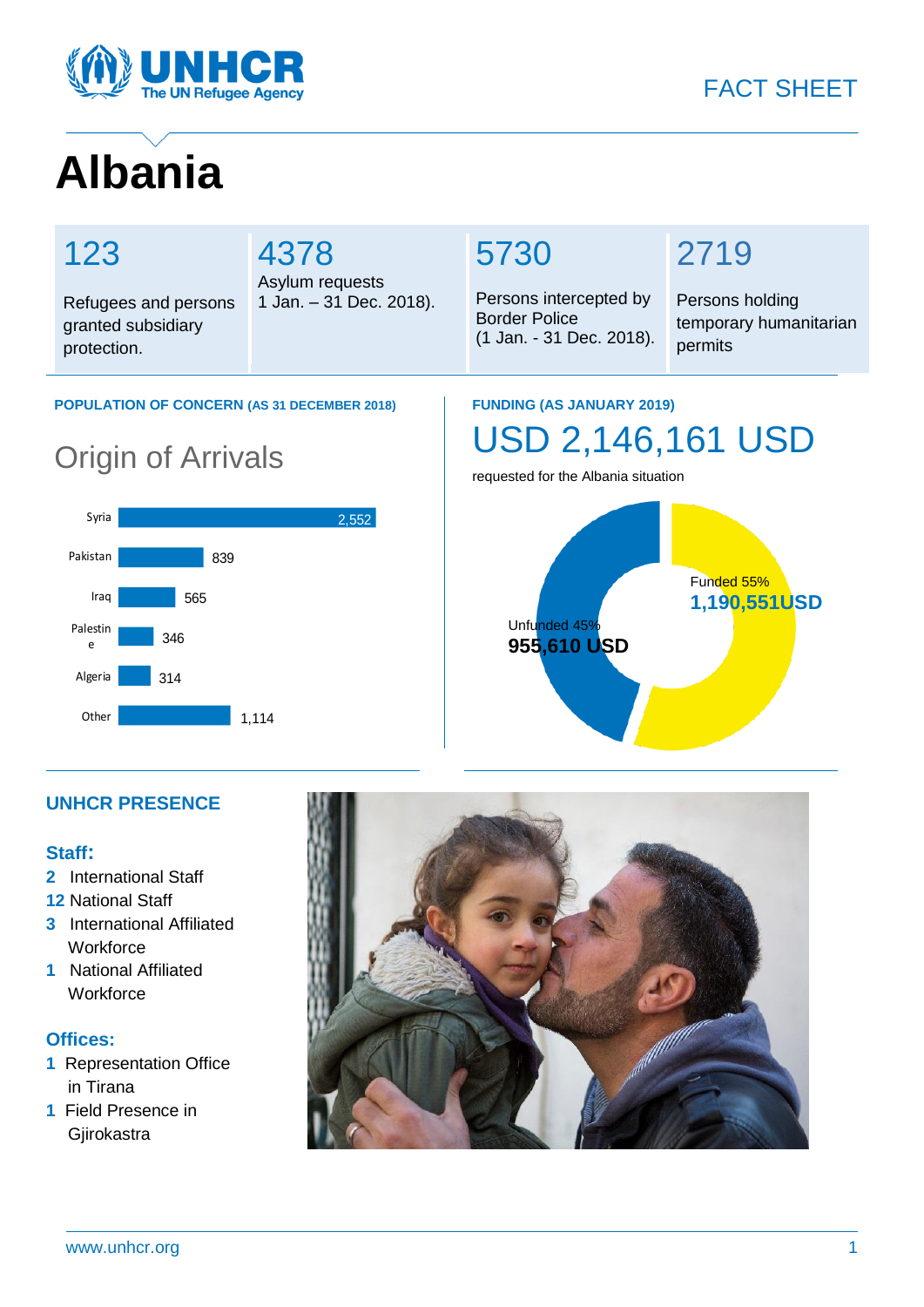

# Operational context

#### *Refugees and asylum seekers*

Albania remains mostly a transit country for asylum seekers and refugees. The government keeps a rights-based approach to mixed movements and has declared to be ready to take part in European initiatives to address the phenomenon. In 2018, there was a five-fold increase in arrivals (5730) and a 14 times increase of asylum requests (4378). The trend remains high in January with 295 arrivals and 266 asylum requests. The flow, however, remains mostly of transit, with estimated 1% willing to remain in the country. Two thirds of arrivals and asylum seekers is from countries suffering turmoil and conflict, with Syrians broadly accounting for half of arrivals and of asylum requests. More women, girls and boys are arriving (18%) and their humanitarian and protection needs are being addressed to the extent possible. A total of 155 children were identified as travelling unaccompanied. In light of the increased numbers, coordination with government counterparts, NGOs, other UN agencies, as well as the donor and diplomatic community has been reinforced to ensure preparedness and adequate response, notably on access to asylum and reception conditions. Reception capacity has been reinforced with the addition in 2018 of some 200 places notably at borders, totalling 400 persons. Gaps at borders and in country have been identified along with governmental actors and UN Agencies and are being addressed, notably with regards to protection to vulnerable categories. *Statelessness*

Albania has taken significant steps to reducing the risk of statelessness by improving its legal framework through the revision of the Law on Civil Status in October 2018, advocated by UNHCR in coordination with UNICEF and NGOs. Draft by-laws have been finalised and submitted for approval by Ministry of Interior and other line Ministries. The majority of persons at risk of statelessness in Albania are entitled to nationality but experience difficulties in having it confirmed, mostly due to obstacles in birth registration linked to lengthy and costly administrative and judicial procedures. Roma and Egyptian minorities are at risk as a result of social and economic marginalization and children of Albanian diaspora returnees face obstacles to have their births registered and their Albanian nationality confirmed. A draft new Law on Citizenship which addresses most of the remaining concerns on statelessness has been prepared and is open for consultations.

## Main Activities

### ■ **ACCESS:**

UNHCR has a Field Presence at the southern border with Greece to monitor border trends, promote coordination among relevant actors and improve identification and referrals of asylum seekers with specific needs in the context of mixed migration flows. Border monitoring, directly and through partners is held in the northern and eastern borders of the country as well. UNHCR and its partners –including Ombudsperson's Office- support Border Police to ensure access to territory and asylum through the pre-screening procedure. It furthermore complements State efforts by providing humanitarian assistance at the borders to new arrivals. The Office is engaged with the Ministry of Interior and OSCE in a review of the pre-screening procedure to address identified gaps. UNHCR is engaged in discussions with the government and key stakeholders to device responses to the misuse of the asylum system by persons who do not intend to enjoy international protection in Albania.

#### ■ **RECEPTION:**

UNHCR and partners complement State services in the National Reception Centre for Asylum Seekers, with provision of specialised services and material support, notably in view of the sharp increase of asylum requests. Supported by UNHCR with EU funding, the capacity of the Centre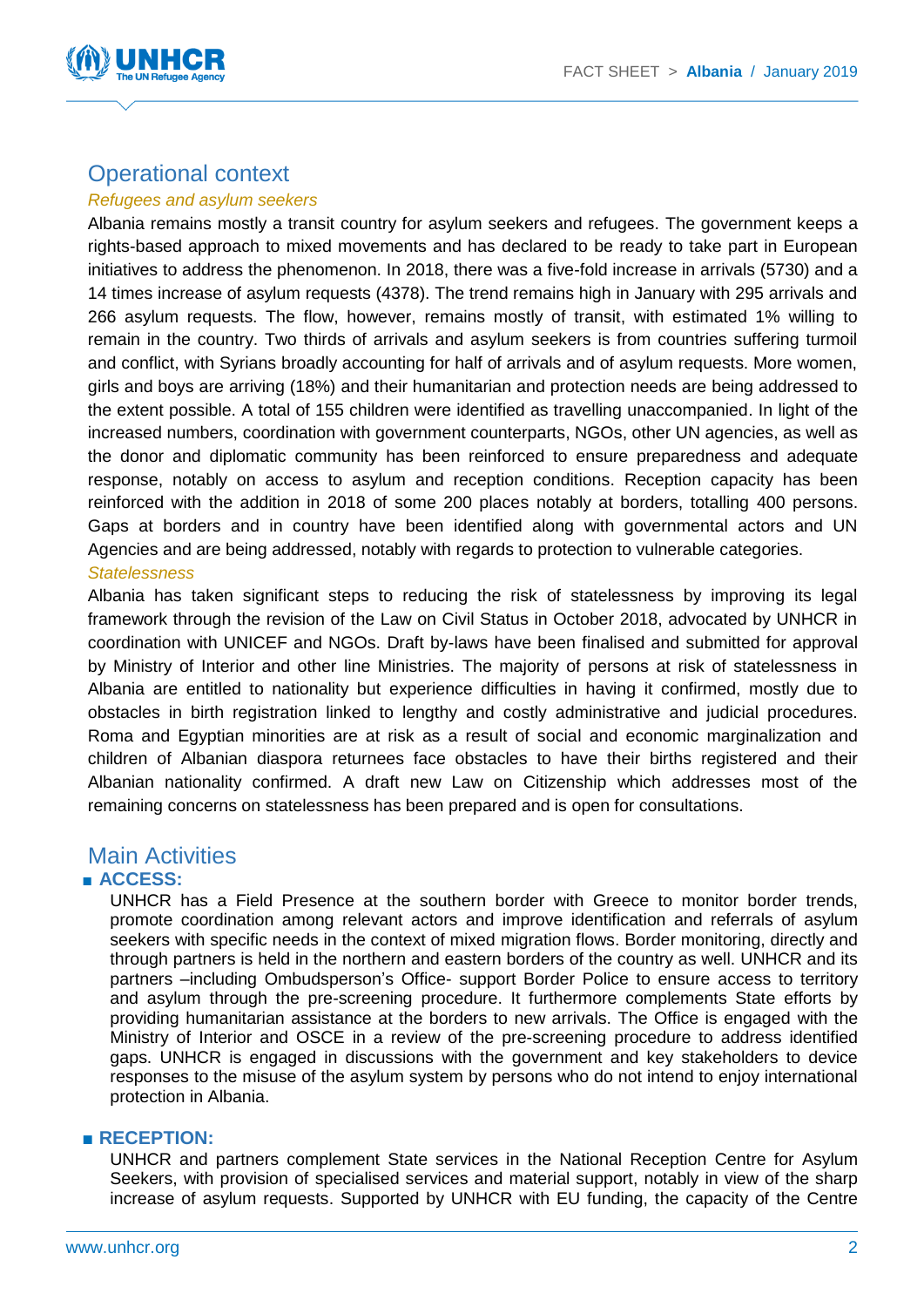



was doubled in 2017 and now hosts 180 persons. In 2018, additional 200 places at have been made available to increase reception capacity at borders, including vulnerable persons. Overall, in a year, the reception capacity doubled to address increased arrivals.

### ■ **SOLUTIONS:**

UNHCR regularly consults with refugees and asylum seekers on their integration prospects. Its partners provide Albanian language courses, vocational training and support to access the labour market, as well as legal counselling and representation. In addition, UNHCR is working with the Ministry of Interior to promote naturalization of refugees. A joint working group with Social Protection authorities will address identified gaps for integration, including revision of the legislative framework and procedures to ensure that the rights of asylum seekers, refugees and persons at risk of statelessness are adequately factored in. UNHCR has engaged with the Ministry of Interior to provide persons of concern access to personal identification numbers and IDs –expected to be provided in the first quarter of 2019-, which will significantly improve their integration prospects in the country. Persons Lacking Proof of Nationality and at Risk of Statelessness receive legal assistance by UNHCR's partners to register children without birth certificates; structural gaps affecting Roma and Egyptian communities as well as the Albanian diaspora have been identified and are being addressed with the Government and the Parliament.

### ■ **ENGAGE:**

UNHCR main counterpart is the Ministry of Interior, specifically the Directorate for Asylum and Citizenship, the Border and Migration Police and the Reception Centre. UNHCR is increasingly cooperating with line Ministries, particularly Ministry of Health and Social Protection and Ministry of Education, to improve integration prospects through the inclusion of persons of concern in national systems. Collaboration with the Ombudsperson was expanded, notably to monitor the State response to the increased arrivals. UNICEF, OSCE and Council of Europe (CoE) have proven to be key partners to build capacities and promote refugee rights. UNHCR is actively engaged with key stakeholders and donors to update figures, developments and trends on mixed movements, seeking support to supporting Albania's rights based approach. UNHCR coordinated the UN Agencies in developing a joint assessment on the asylum and mixed migration situation in Albania (December 2018), which will serve as basis for joint advocacy and fundraising. UNHCR works with the Parliament to reduce the risk of statelessness, resulting in positive legislative changes.